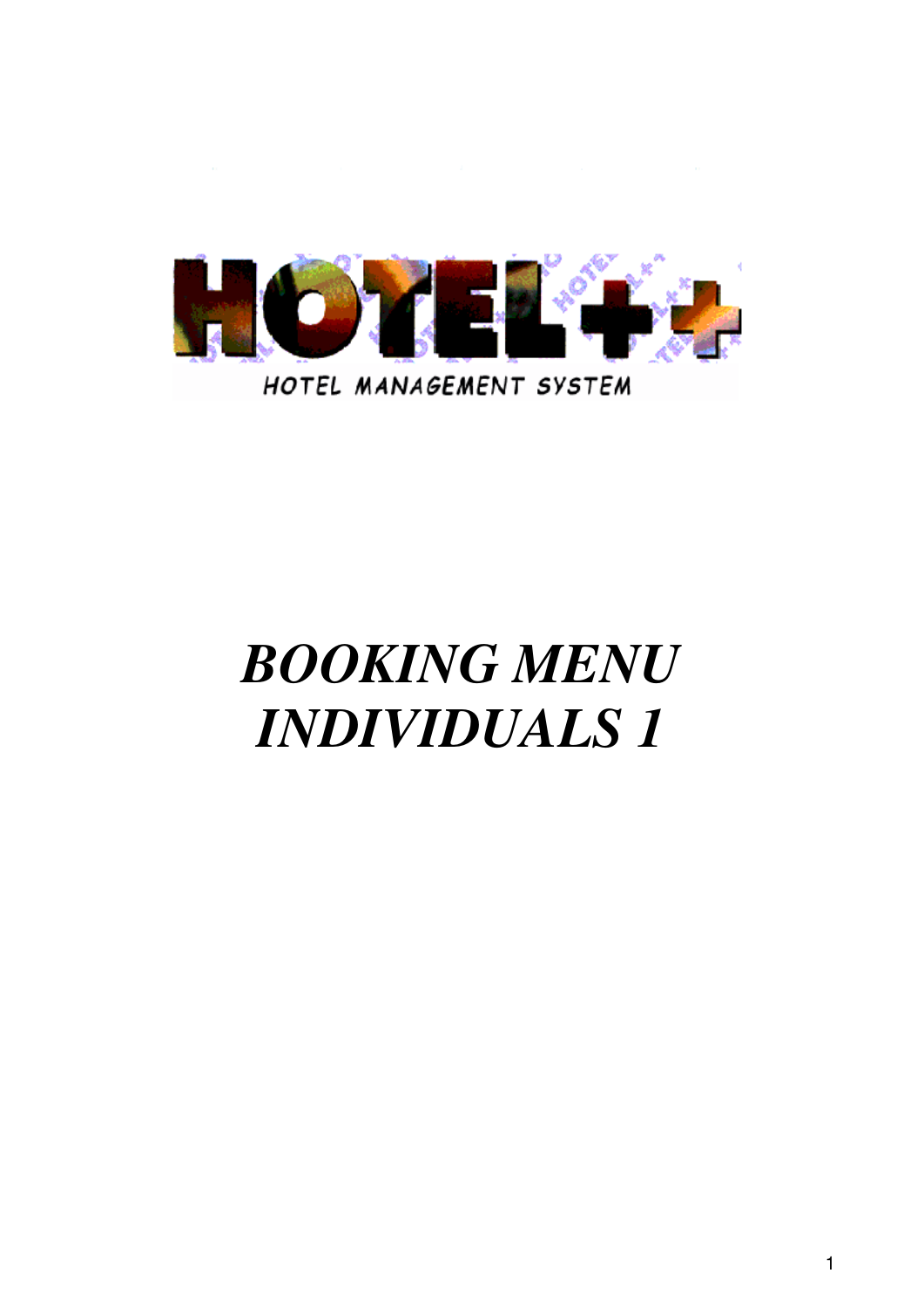### MENU SUMMARY FOR BOOKING INDIVIDUALS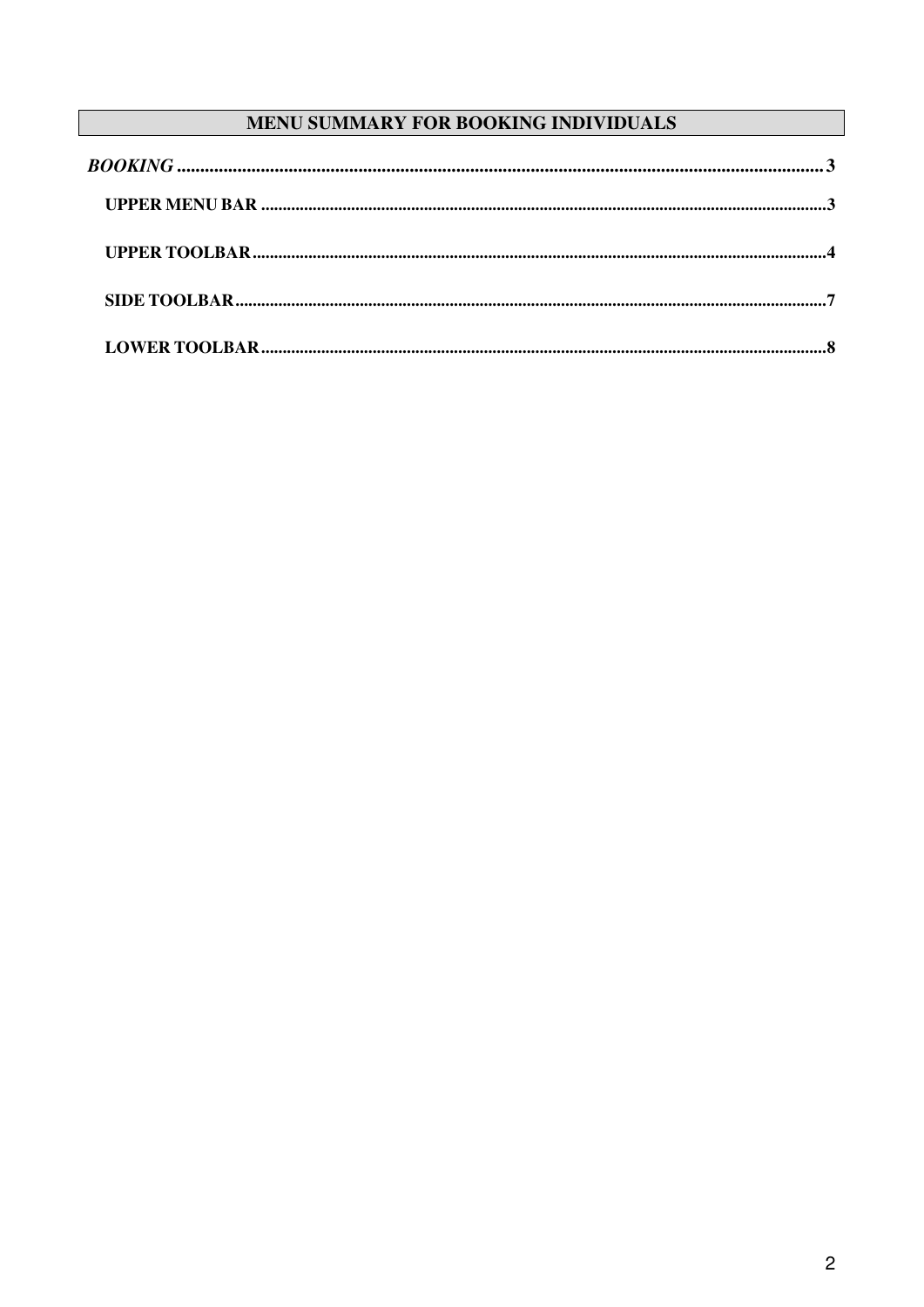|                                        |                                     |                                 | <b>BOOKING</b>                                     |               |                                           |
|----------------------------------------|-------------------------------------|---------------------------------|----------------------------------------------------|---------------|-------------------------------------------|
| <b>ER FRONT-OFFICE</b>                 |                                     |                                 | GP Dati (GP)                                       | HOTEL++       | $ \Box$ $\times$                          |
| Availability Rates                     | Deposits                            | Agency/Firm<br>$G$ uest<br>iô I | Group/Meeting VDA Pay<br>$\frac{1}{2} \frac{1}{2}$ | Exit<br>Lists | Window                                    |
|                                        | è                                   |                                 |                                                    | ٢Ñ<br>EXIT    | 24 February                               |
| <b>Booking</b><br>$\blacksquare$ Guest | Firm                                | $\blacksquare$ Group            | <b>MArrival MDepart QualM Typ MRoom Pty MPI.</b>   |               | Statu<br>no.                              |
| $\frac{1}{\epsilon}$                   |                                     |                                 |                                                    |               | $\overline{\mathbf{r}}$<br><b>UDUCHER</b> |
| ▼                                      |                                     |                                 |                                                    |               | Ι,                                        |
| E                                      |                                     |                                 |                                                    |               | <b>PASS</b>                               |
| Booking                                | Conditions                          | History                         | Operative                                          |               | 27                                        |
| Arrival                                | Struct.                             |                                 | <b>Firm</b>                                        |               | $x \times$                                |
| Nights<br>Departure                    | Market<br>Channel                   |                                 | Agency                                             |               |                                           |
| Quantity                               | <b>Origin</b><br>All. $\Box$        |                                 | Wholesaler<br>Group                                |               | ā                                         |
| R. Type                                | Product<br>$\overline{\phantom{a}}$ |                                 |                                                    |               |                                           |
| Number                                 | Option                              |                                 |                                                    |               |                                           |
| Guests                                 | Compl. $\Box$                       |                                 | Booking                                            |               |                                           |
| Contract                               | Hotel Plan                          |                                 |                                                    |               |                                           |
| Price                                  | Discount                            | $\frac{2}{3}$                   | Check-in                                           |               | $\mathbb{E}$ ?                            |
| Guest                                  |                                     |                                 | $\blacktriangledown$                               |               |                                           |
| <b>Number</b>                          | Voucher                             |                                 | <b>Status</b>                                      |               | Off WL Gua                                |
|                                        |                                     |                                 |                                                    |               |                                           |
| Record: 1/1                            |                                     |                                 |                                                    |               |                                           |

## *UPPER MENU BAR*

| FRONT-OFFICE                      | HOTEL++<br>GP Dati (GP)                                          | – I⊡I x |
|-----------------------------------|------------------------------------------------------------------|---------|
| Deposits<br>Availability<br>Rates | Agency/Firm Guest Group/Meeting VDA Pay Lists Exit               | Window  |
| <b>AVAILABILITY</b>               | Displays <i>Availability</i> window.                             |         |
| <b>RATES</b>                      | Displays <i>Price List</i> window.                               |         |
| <b>DEPOSIT</b>                    | Displays window for entering <i>Deposits</i> .                   |         |
| <b>CAUTION</b>                    | Displays window for entering <i>Caution</i> (security) deposits. |         |
| <b>AGENCY/FIRM</b>                | Displays <i>Client Index</i> of Agencies and Firms.              |         |
| <b>GUESTS</b>                     | Displays <i>Client Index</i> of individual guests.               |         |
| <b>GROUP/MEETING</b>              | Displays Group, Conference, and Meeting files.                   |         |
| <b>VDA</b>                        | Accesses <b>Building Automation</b> VDA management (optional).   |         |
| PA Y                              | Accesses <i>Electronic Money</i> management (optional).          |         |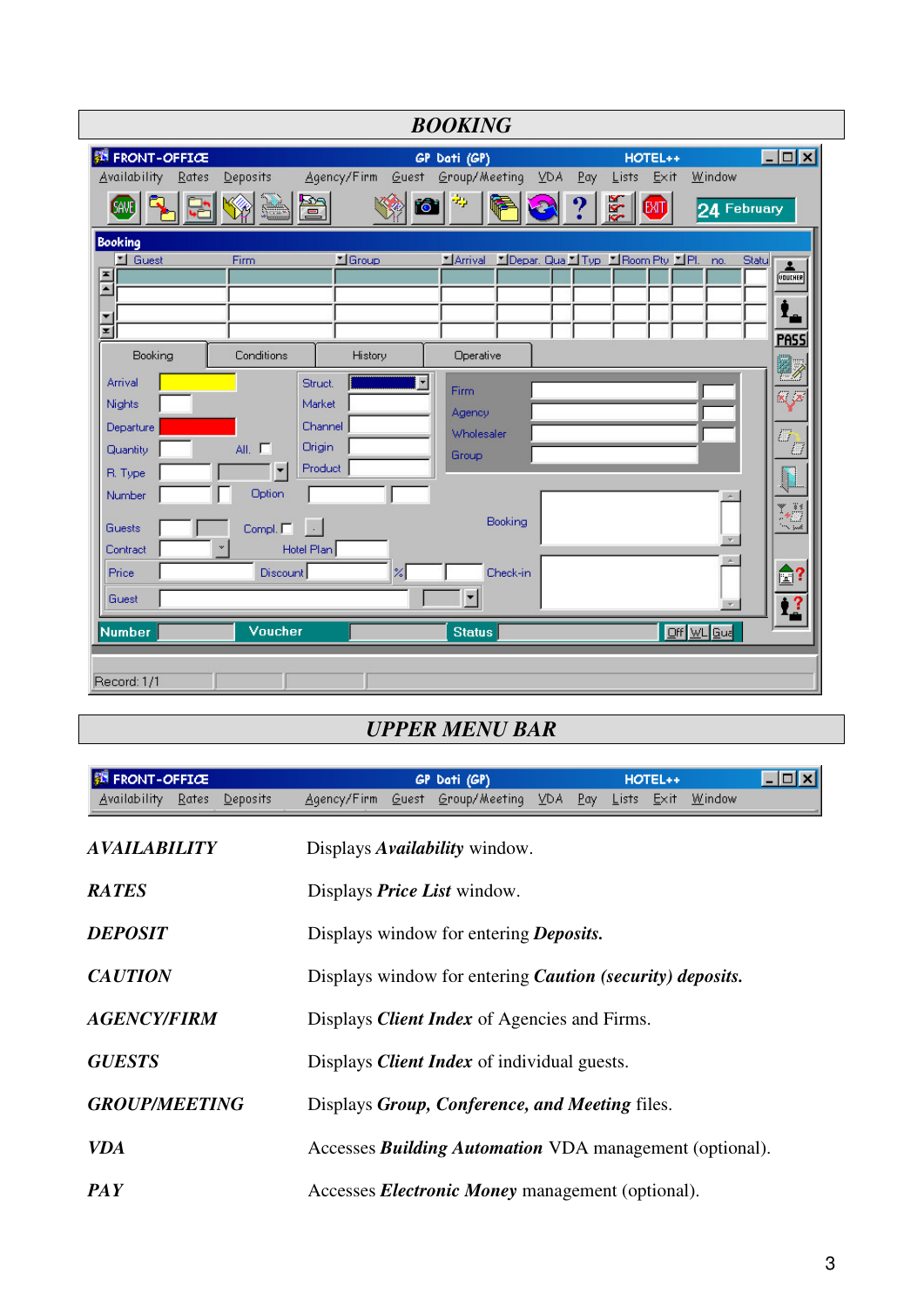| <b>LIST</b>          |                        | Displays:                                        | <b>Booking List</b><br><b>Room List</b><br><b>Families List</b><br>List of billing charges |                                                                                                                                                                                                             |  |
|----------------------|------------------------|--------------------------------------------------|--------------------------------------------------------------------------------------------|-------------------------------------------------------------------------------------------------------------------------------------------------------------------------------------------------------------|--|
| <i><b>EXIT</b></i>   |                        | Closes window.                                   |                                                                                            |                                                                                                                                                                                                             |  |
| <b>WINDOW</b>        |                        | Selects and positions a <i>Window</i> on screen. |                                                                                            |                                                                                                                                                                                                             |  |
| <b>UPPER TOOLBAR</b> |                        |                                                  |                                                                                            |                                                                                                                                                                                                             |  |
|                      | <b>SAVE</b>            |                                                  | to store newly entered data in the computer's memory.                                      | Each and every time information is entered, modified or canceled it<br>must be saved. Following any input, click the SAVE icon or press F10                                                                 |  |
|                      | <b>SHARE</b>           |                                                  | or press F10 to store this data in the computer's memory.                                  | This allows you to assign the same room number to an additional<br>person who may have completely different characteristics, without<br>double booking the room. Following any input, click the SAVE icon   |  |
|                      | <b>ROOM CHANGE</b>     |                                                  | data in the computer's memory.                                                             | Use this icon whenever it is necessary to assign a room change to a<br>booking that has already been saved in the computer's memory.<br>Following any input, click the SAVE icon or press F10 to store this |  |
|                      | NEW BOOKING            |                                                  | Use this icon to make all new bookings.                                                    |                                                                                                                                                                                                             |  |
|                      | <b>FAX</b>             |                                                  | Connects to window for sending faxes and generating form letters.                          |                                                                                                                                                                                                             |  |
|                      | <b>SEARCH BOOKINGS</b> |                                                  |                                                                                            | Click this icon to search bookings using the following method<br><b>Cancel</b> (to end                                                                                                                      |  |
|                      |                        | Execute (to<br>search specific<br>database)      |                                                                                            | search and<br>return to<br>previous screen)                                                                                                                                                                 |  |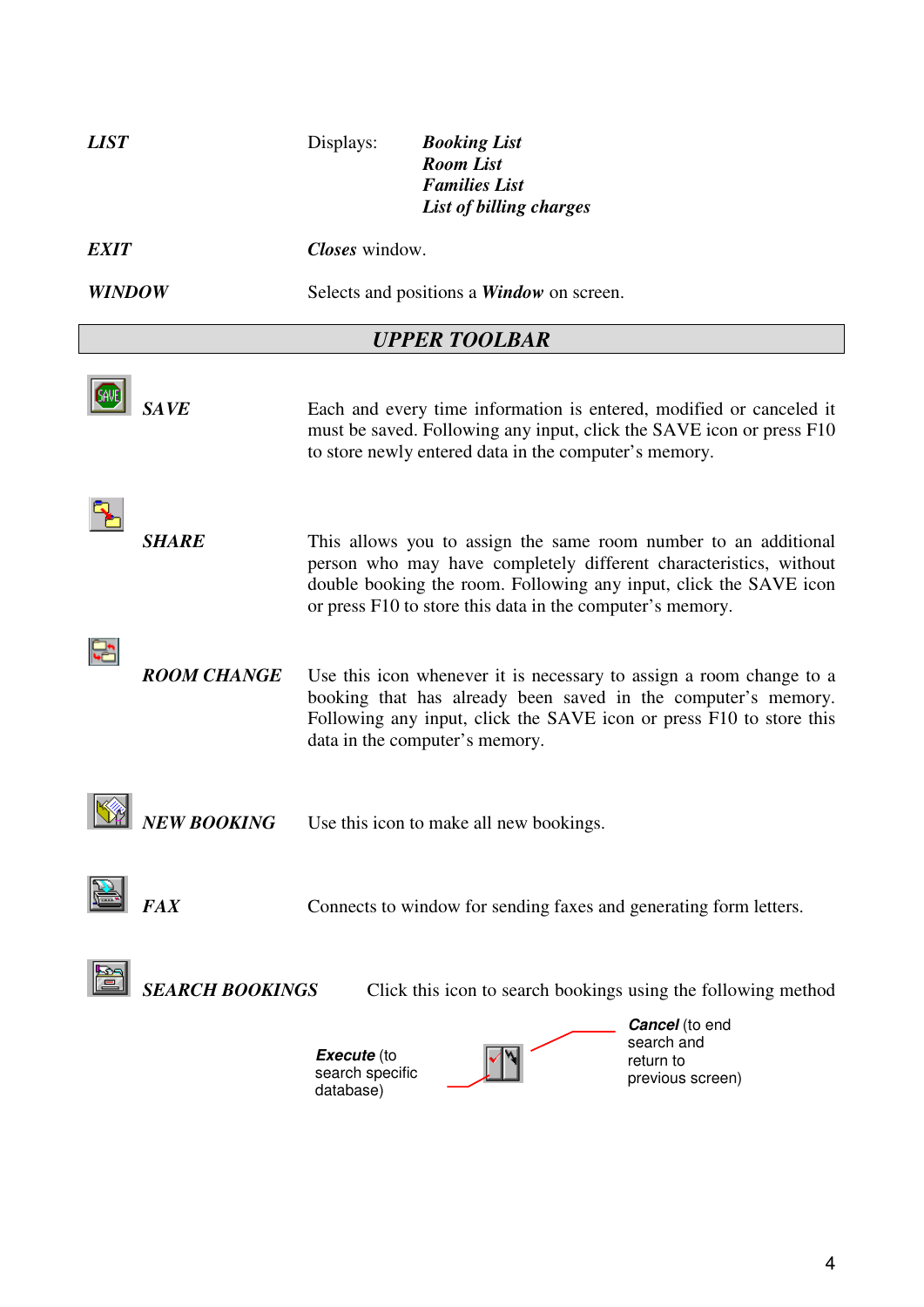Position cursor over the field in which you'd like to search<sup>1</sup> (If you do not enter data into one of the fields, the system will search all bookings) and click *Execute* (or press F8) to search the database. To end search and return to the previous screen click *Cancel* or (or press CTRL+q).

*CANCEL BOOKING* Cancels the selected booking. Cancellation changes the state of the file, it's corresponding colored symbol (green to red), and the room availability count, but does not delete the booking from the database.

*DUPLICATE BOOKING* Duplicates the guest's booking information to make a second booking under that same name. You are then given the option of keeping the same booking number, or of assigning the second booking its own number.



*EXPANDED BOOKING* Allows you to book any number of rooms under the same guest data 2 .



**PAST BOOKING** Click this icon to search through past bookings using the following method



Position cursor over the field in which you'd like to search<sup>3</sup> (If you do not enter data into one of the fields, the system will search all bookings) and click *Execute* (or press F8) to search the database. To end search and return to the previous screen click *Cancel* or (or press CTRL+q).

**Attention**: **This window allows you to search through all information of past bookings, including rooms optioned, guaranteed, cancelled and no shows.**



*CLEAR* This icon clears all information entered in window. Any data that has not been saved will be lost.



<sup>1</sup> To make a search, indicate one or more letters followed by the % (percent) sign. For example, in the *Guest Name* field, typing ALPI% will show ALPITOUR, ALPIEAGLES, and even ALPINESTARS

<sup>&</sup>lt;sup>2</sup> See Booking, Proceedure for entering, Quantity

 $3$  See note 1.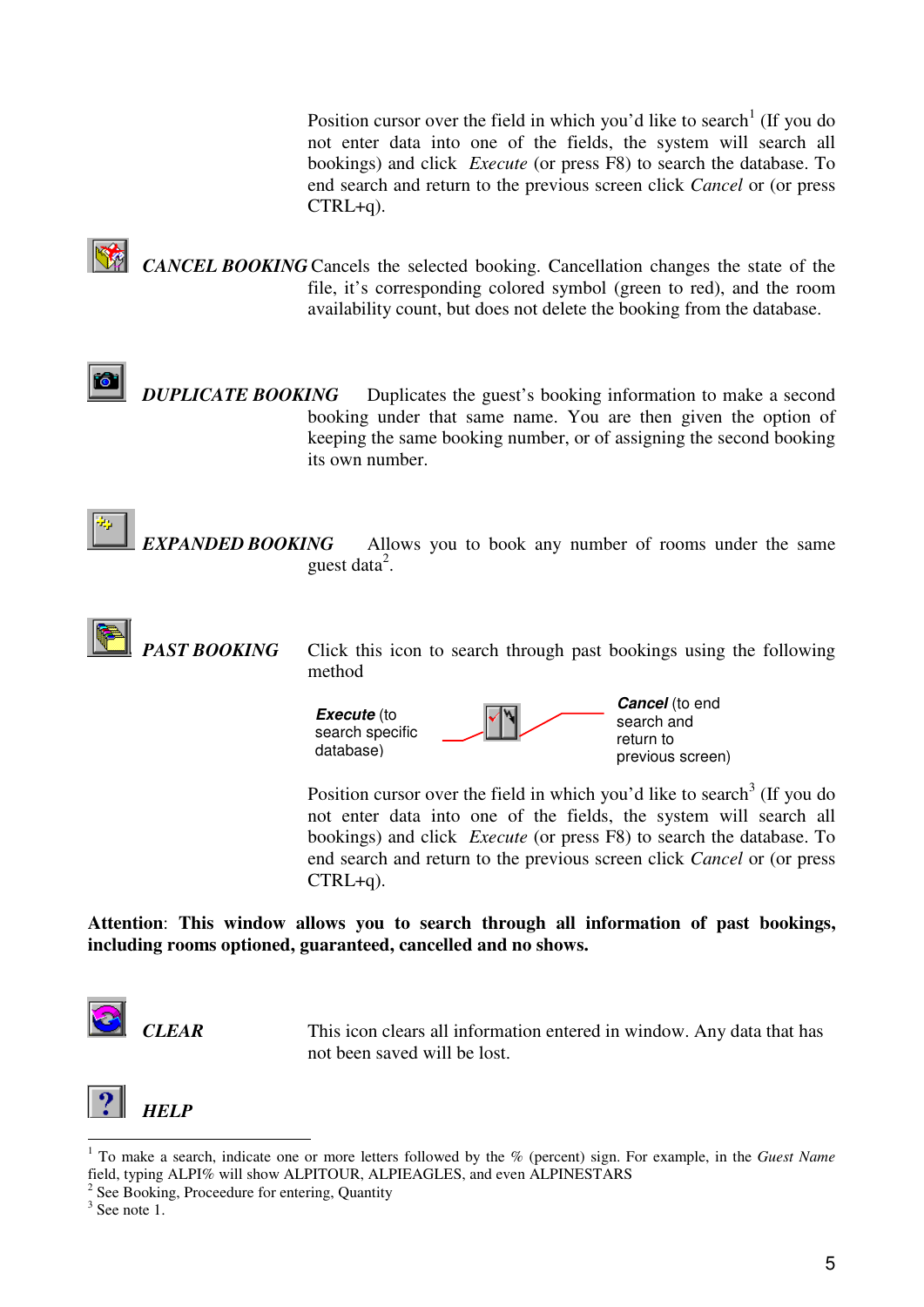

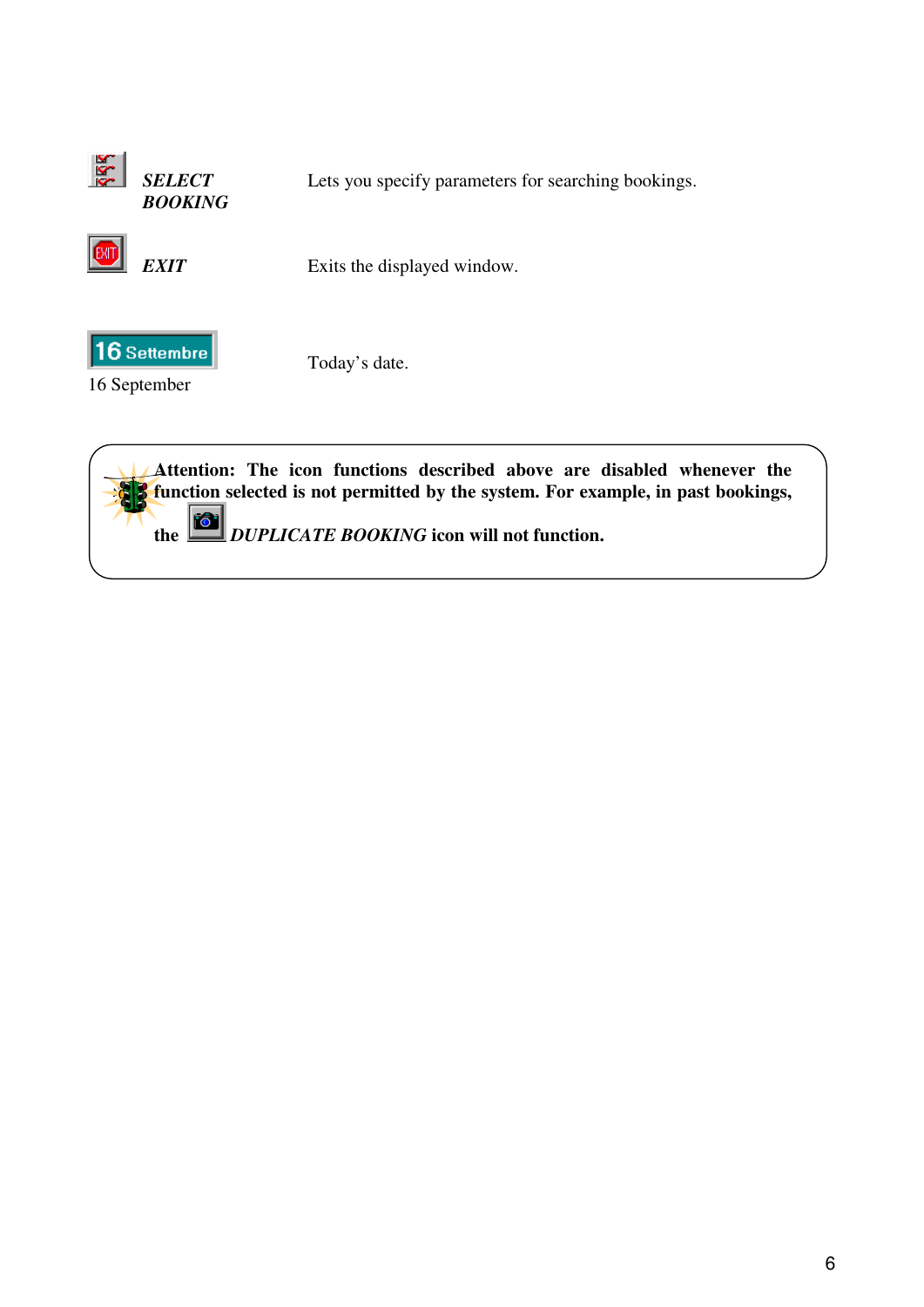#### *SIDE TOOLBAR*

| <b>CHECK-IN</b>                     | Opens check-in window for guests with reservations.                                                                                              |
|-------------------------------------|--------------------------------------------------------------------------------------------------------------------------------------------------|
| <b>CHECK-IN</b><br><b>WALK-IN</b>   | Opens check-in window for guests without reservations.                                                                                           |
| <b>PAST BILLS</b>                   | Allows management of bills for guests who are not currently staying<br>in the hotel.                                                             |
|                                     | <b>EXIT/PRINT BILL</b> Opens check-out window.                                                                                                   |
| <b>SEPARATION</b><br><b>CHARGES</b> | Allows you to divide a room bill among the number of guests<br>occupying the room.                                                               |
| <b>TRANSFER</b><br><b>CHARGES</b>   | Allows charges to be transferred from one room to another, or from<br>one account to another of the same room using the<br>Drag and Drop method. |
| <b>FREE ROOM</b>                    | Allows you to designate a room available without issuing guest bill.                                                                             |
| <b>NEW CHARGES</b>                  | Opens the window for adding new charges to guest account.                                                                                        |